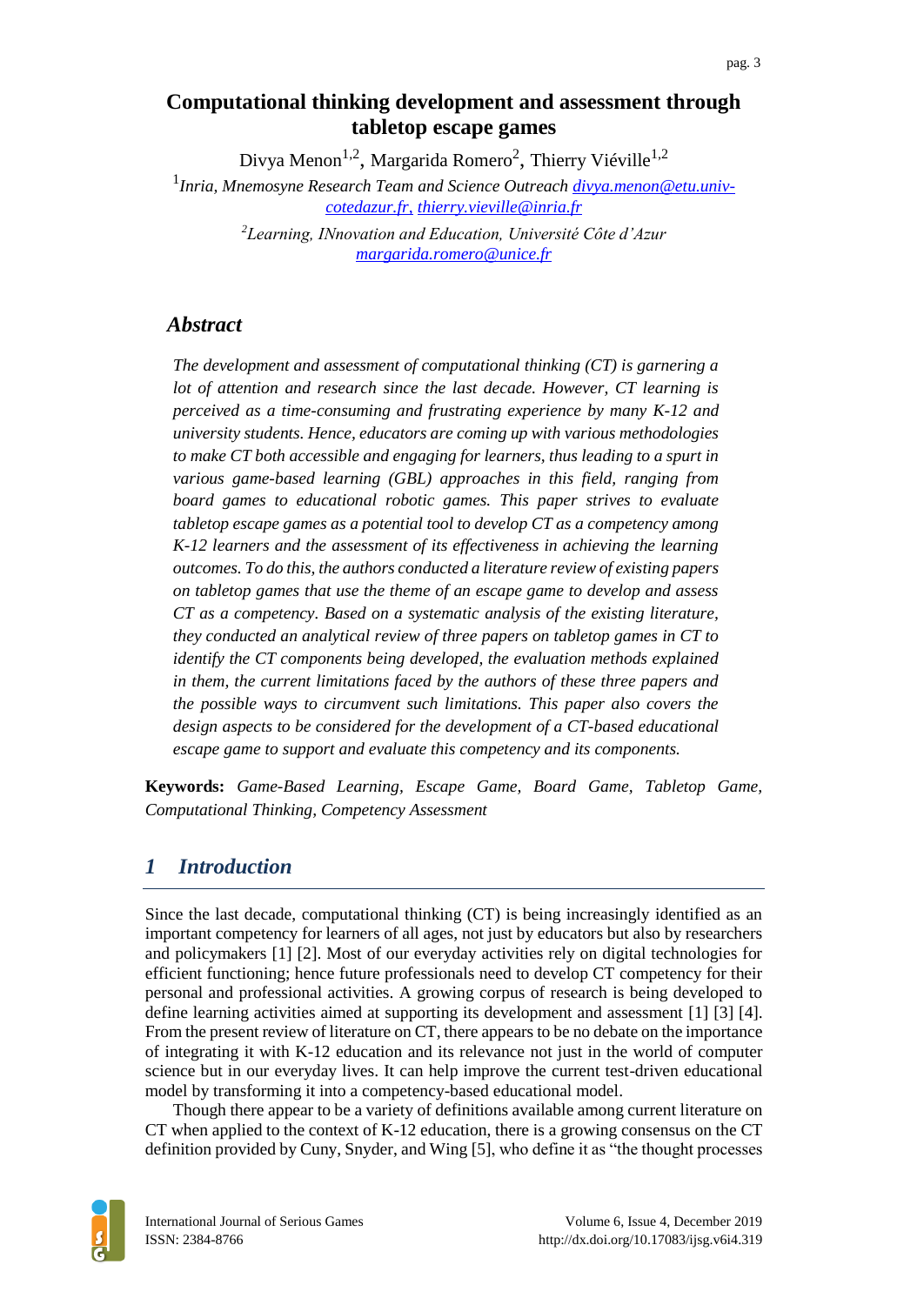involved in formulating problems and their solutions so that the solutions are represented in a form that can be effectively carried out by an information-processing agent" (p.1). The ISTE repositor[y \[6\]](https://www.zotero.org/google-docs/?P7BQK2) elaborates on this further by defining CT as a problem-solving process that includes identifying the problem, selecting appropriate tools to solve the problem (computers or other tools), organising and analysing collected data logically, representing this data using models or simulations, identifying and experimenting with possible solutions and finding ways to automate them (through algorithmic thinking) for maximum efficiency and applying this knowledge to a variety of other problems. But when viewed as a competency to be developed, Shute, Sun and Asbell-Clarke [\[7\]](https://www.zotero.org/google-docs/?3qwZdT) explain that "computational thinking skills include managing information effectively and efficiently with technologies in our data-driven era" (p.1).

Grover and Pea [\[8\]](https://www.zotero.org/google-docs/?nhZbsj) suggest that CT is a competency that needs to be developed among all learners. They cite Wing et al. [\[9\]](https://www.zotero.org/google-docs/?7Axymv) and explain that "CT being viewed as at the core of all STEM disciplines, it appears that computing in K-12 is an idea whose time has come" (p.2). As a competency, CT is not just about learning to code using block and text-based programming. Students need to be empowered with the necessary competencies to resolve problems by thinking critically and creatively. Resnic[k \[10\]](https://www.zotero.org/google-docs/?ziEUmt) explains that their "educational mission is to engage students in thinking creatively, to encourage systematic thinking and working collaboratively - essential skills for everyone in today's society" (para 5). Hershkovitz et al. [\[11\]](https://www.zotero.org/google-docs/?jq6bW0) expand on this further by proposing that providing learners with programming environments where they can use their creativity could help in fostering their overall learning as well. In this context, CT is being recognised as one of the most suitable competencies to be developed because it encompasses problem-solving, critical thinking and logical thinking. Hence, its advantages are not restricted to only those who wish to pursue a career related to information technology.

An uninitiated learner may find CT a complex competency to acquire, either because of a lack of motivation or due to ineffective learning strategies [18] [19] [20]. Despite its acknowledged importance to the present and future generations, this identification of a lack of interest among learners might be one of the reasons that has prompted various studies into efficient learning methods to develop CT competency. While there are three approaches to develop the CT competency, namely computer programming [10], educational robotics [13] and unplugged activities [12], educators and researchers are considering the use of different game-based learning (GBL) activities within these approaches to engage learners with CT. GBL refers to a learning approach in which gameplay is designed around definitive learning outcomes and ensures the integration of game mechanics with experiential learning. In certain contexts, GBL can support the development of competencies and learning objectives [21]. Currently, escape games are gaining popularity as a GBL and gamification tool due to their immersive and engaging nature. Hence, in this paper, the authors strived to evaluate the effectiveness of the tabletop version of escape games as a potential GBL activity to develop and assess CT as a competency.

#### *1.1 Research questions addressed within this paper*

In this paper, the authors conducted a literature review of existing papers (in English) on tabletop escape games that were used as a medium to develop and assess CT as a competency. The purpose of this paper is to address the following research questions:

- Currently, are there any papers on tabletop games based on the theme of an escape game that study the development and assessment of CT?
- What CT components do these tabletop escape games cover?
- What methods do the authors of these papers use to assess the development of CT among K-12 and university students?
- Are there features of tabletop escape games that could make them a potential method to develop and assess CT as a competency?

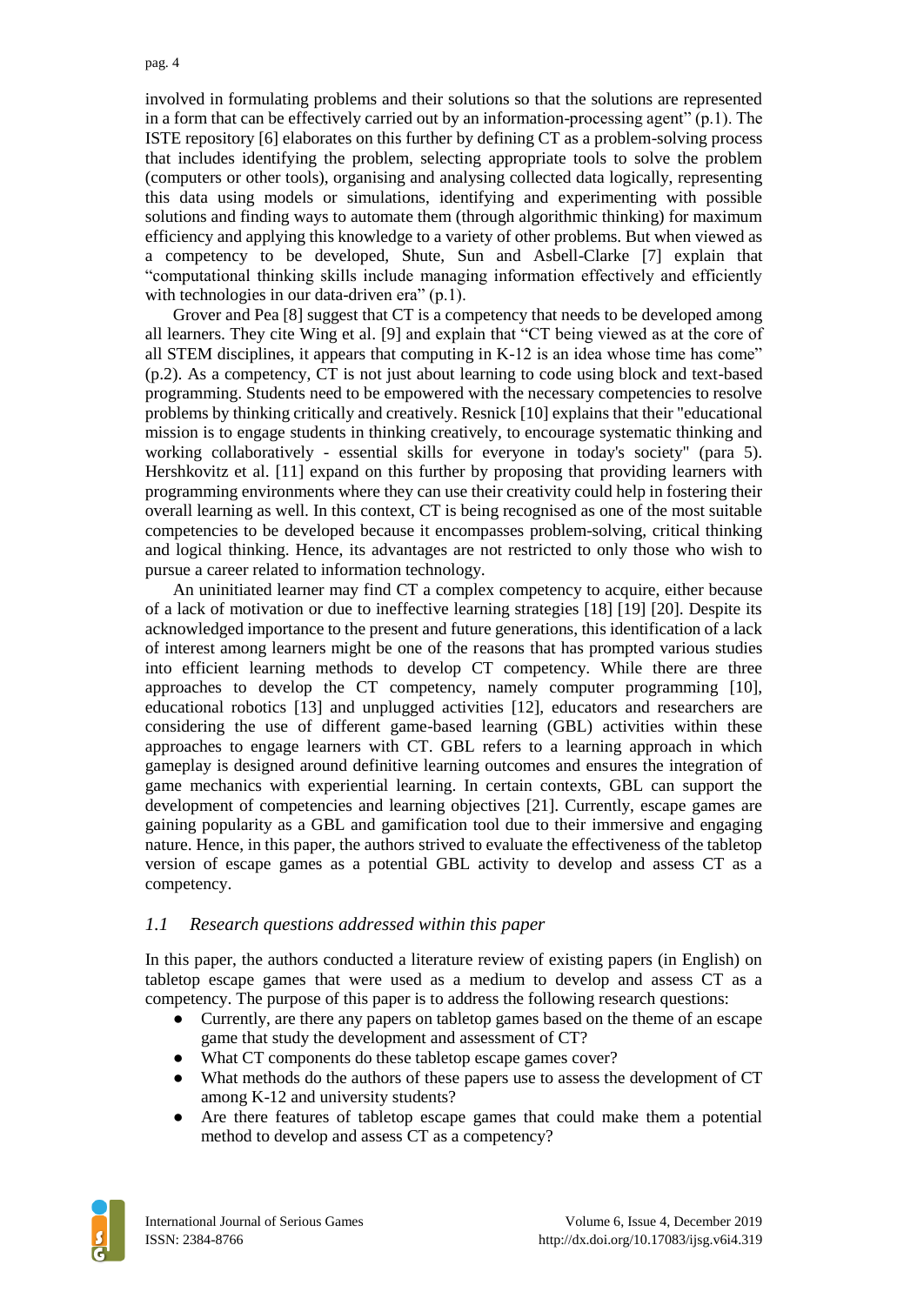Are there any limitations to using tabletop escape games as a learning approach towards CT? If so, how can they be circumvented?

Before evaluating the potential of tabletop escape games to develop and assess CT competency, it is crucial to first understand its components and their definitions, which will be discussed in the next section.

#### *1.2 Common CT components and their definitions*

Today, CT is not restricted to the knowledge of or related to computers but includes some pertinent cognitive abilities that can be imparted through computational topics. This includes not only computer programming itself but as pointed out in the referred definitions of CT [\[5\]](https://www.zotero.org/google-docs/?FwNymH) [\[7\],](https://www.zotero.org/google-docs/?Im5faS) information coding and decoding, formal language (with respect to human language) understanding and mechanical processes (for example, parallel versus sequential processes and process complexity). The available literature on CT competency offers diverse opinions on what components constitute this broad subject. Brennan and Resnick [17] propose a three-dimensional CT framework comprising computational concepts (such as sequences, parallelism, conditionals, etc.); computational practices (such as debugging, reusing or sharing code, etc.); and computational perspectives (such as questioning or collaborating). According to Wing [\[12\],](https://www.zotero.org/google-docs/?rfUAYb) CT covers five core aspects, including conditional logic, distributed processing, debugging, simulation and algorithm building. Denning [\[13\]](https://www.zotero.org/google-docs/?UGtpMh) elaborates on this by referring to the computer as a tool rather than the object of study in computation and computation as an ever-changing way of representing information. He classifies the principles of computer science into computing, coordination, communication, recollection, automation, design and evaluation. When Papert [\[14\]](https://www.zotero.org/google-docs/?xWQZQI) used the term 'computational thinking' in *Mindstorms*, he also referred to computers as "objects-to-thinkwith" that can be used in K-12 education (p.182) as an alternative to traditional learning environments, because they can engage learners, regardless of age, owing to their "universality" (p.8).

Based on Wing's definition of CT [\[12\]](https://www.zotero.org/google-docs/?7Ojmjh) and Papert's [\[14\]](https://www.zotero.org/google-docs/?LtdfOP) materiality of "objects-tothink-with", Romero, Lepage and Lille [13] developed a six-component CT framework (CT6) including the identification of the problem (COMPO1 for component 1), organisation and modeling of the problem (COMPO2), formal systems (COMPO3<sup>1</sup>) to refer to code, physical systems (COMPO4) to refer to the hardware and other tangible connected objects, devising a solution (COMPO5) and solution evaluation and iterative improvement (COMPO6).



**Figure 1***: Computational thinking components of the CT6 framework* [\[15\]](https://www.zotero.org/google-docs/?tEVEX5)

<sup>1</sup> COMPO3 was initially named "code literacy" before being renamed as "formal systems"; COMPO4 was initially named "technology literacy" before being renamed as "physical systems" after a focus group on CT [19].



 $\overline{a}$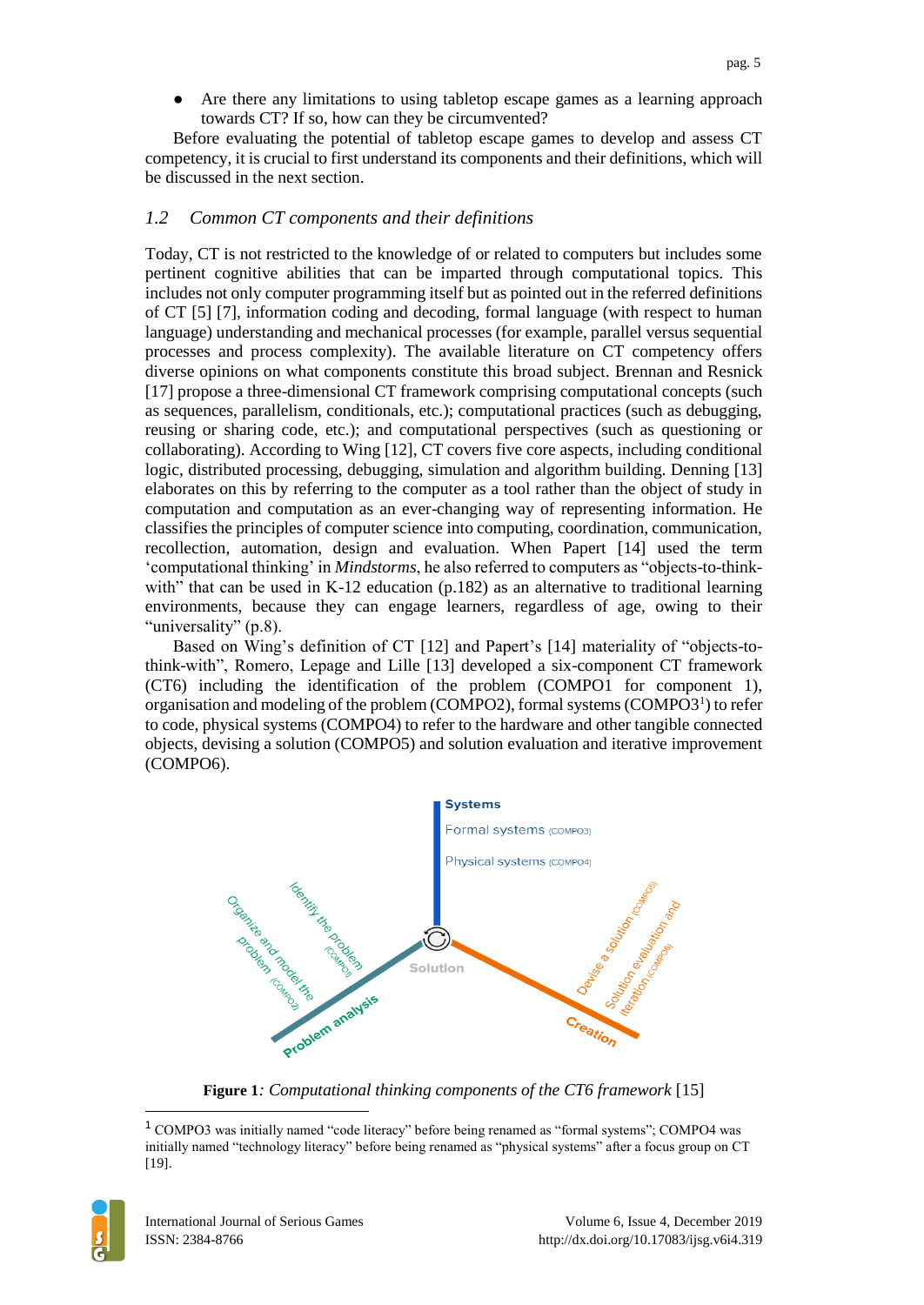pag. 6

The table below lists the CT components and subcomponents assessed under CT competency and their definitions, used as the coding schema for the analysis of tabletop escape games for CT in this paper.

| Categories       | <b>CT6</b> Components                                    | <b>CT6 Subcomponents and Definition</b>                                                                                                           |
|------------------|----------------------------------------------------------|---------------------------------------------------------------------------------------------------------------------------------------------------|
| Problem analysis | Identify the problem<br>(COMPO1)                         | Analysing information and understanding the<br>problem and its components                                                                         |
|                  | Organise and model the<br>problem (COMPO2)               | Creating models based on possible solutions                                                                                                       |
|                  |                                                          | Sequencing - understanding the series of steps<br>for a task                                                                                      |
|                  | Formal systems<br>(COMPO3)                               | Loops - figuring out ways to run the same steps<br>without repeating them from scratch                                                            |
|                  |                                                          | Parallelism - enabling processes/steps to run<br>simultaneously                                                                                   |
| Systems          |                                                          | Events - triggering something to happen based<br>on a previous step or action                                                                     |
|                  |                                                          | Algorithms - describing them in simple terms<br>and understanding "blocks, objects, operators<br>and instructions" [34]                           |
|                  |                                                          | Conditionallogic - making decisions based on<br>if-then-else logic                                                                                |
|                  |                                                          | Building algorithms - modelling a process at a<br>level where it can be processed by a machine                                                    |
|                  |                                                          | Code optimisation - reusing and modifying code                                                                                                    |
|                  | Physical systems<br>(COMPO4)                             | Understanding features of the technology used<br>and its benefits and limitations                                                                 |
|                  | Devise a solution<br>(COMPO5)                            | Identifying the programming features to be used<br>to accomplish a task                                                                           |
| Creation         |                                                          | Using programming techniques to complete a<br>task                                                                                                |
|                  |                                                          | Completing the programming task successfully                                                                                                      |
|                  | Evaluate solutions and<br>conduct iterations<br>(COMPO6) | Testing the solutions to see if they work; if they<br>don't work, analysing the reasons behind it and<br>finding solutions to problems that arise |

**Table 1**: *List of CT subcomponents in CT6 framework*

The next section will introduce opportunities in GBL to support the development of different CT components and subcomponents.

# *2 Educational escape games to develop CT*

Escape games originated as games played within a locked room where players work in teams to strategize their escape by solving puzzles and overcoming challenges to discover hidden keys. In recent years, they have gained tremendous popularity as a game-based and gamification tool that can be used to promote learning of any chosen subject for diverse groups of learners. Nicholson [\[16\]](https://www.zotero.org/google-docs/?onH6dX) defines escape games as "live-action team-based games where players discover clues, solve puzzles and accomplish tasks in one or more rooms in order to accomplish a specific goal (usually escaping from a room) in a limited time'' (p.1). Today, educational escape games can be played in a classroom, online, through board games, or even from a box.

Escape games are based on a problem-solving narrative in which players are unaware of the expected outcomes. To play, they need to understand the problem and identify and implement a solution. Achieving the objectives of the escape game requires players to think

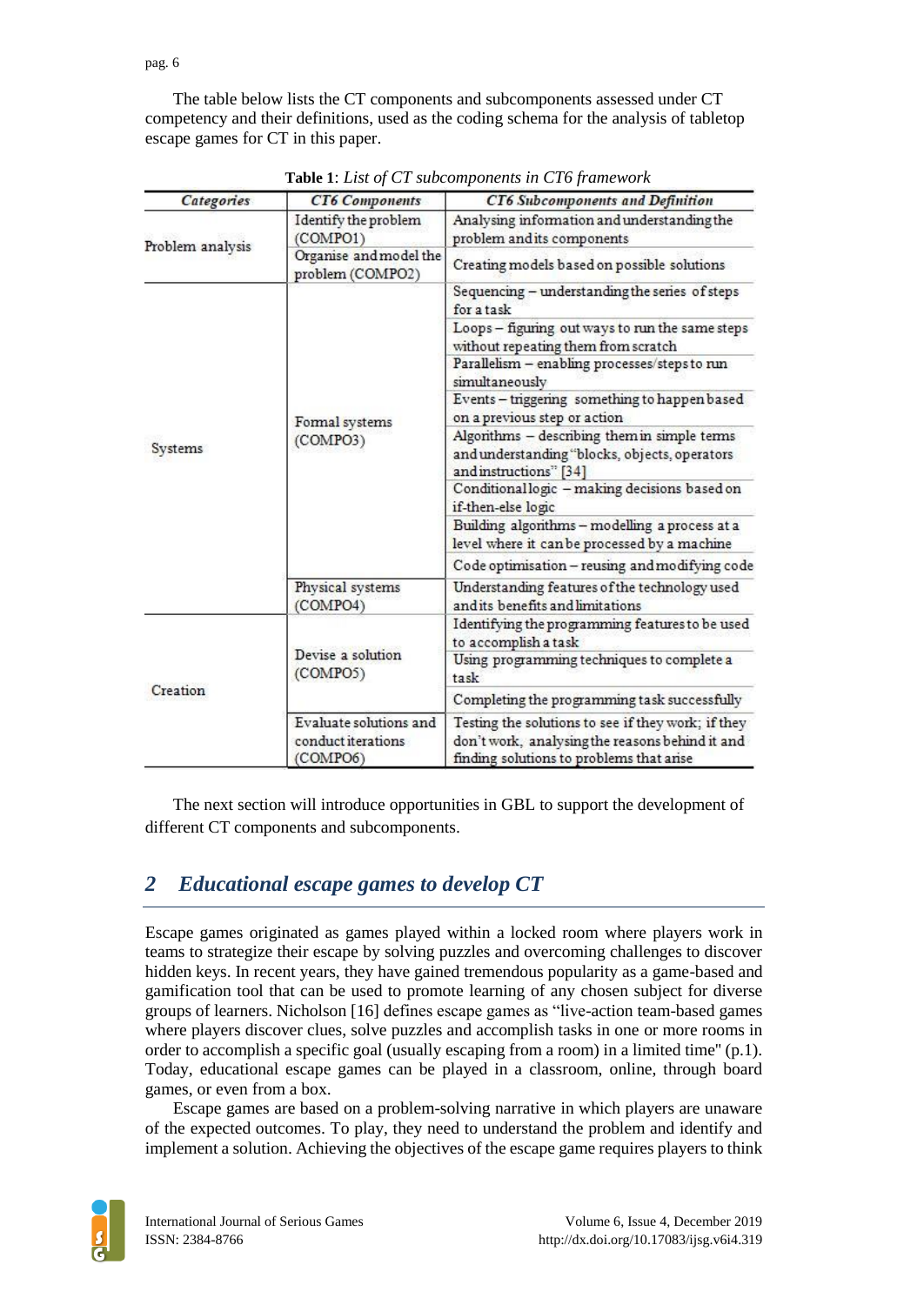creatively and work within their teams. Moreover, escape games could offer educators the flexibility to integrate any chosen subject with the theme of the game, which makes them suitable to accomplish any learning objectives, including those requiring a certain complexity such as in CT development. Educational escape games could be a potential medium to aid in developing and assessing CT components because they leverage the features of serious games to immerse learners in a narrative-based problem-solving scenario.

Educational escape games have the potential to be adapted to different disciplines in different learning environments. As a game that requires players to be actively involved in the problem-solving process, escape games could prove to be suitable for CT development and assessment. As with any competency, CT can also be effectively imbibed when learners practice the knowledge they gain. In escape games, learners are engaged to apply the knowledge they gain to complete challenges or tasks, thereby learning by doing [\[17\].](https://www.zotero.org/google-docs/?VCZUPn) They could offer learners the opportunity to experience, reflect on and apply the learning they gain during the course of a game [\[18\].](https://www.zotero.org/google-docs/?KwLxlP) Apart from being actively involved, learners should receive timely feedback on their progress and get ample opportunities for trial and error before they succeed in achieving the learning objectives without fear of failure [\[19\].](https://www.zotero.org/google-docs/?DEvaZm) This aspect makes escape games suitable, because irrespective of the medium in which learners play it, they apply their learning to accomplish tasks and hence, receive feedback in terms of visual representations or debriefing at the end of each task. Moreover, topics like CT may have a better chance of development among learners if a scaffolding approach is used. These games require learners to use their existing knowledge to complete challenges, thereby acquiring new knowledge along the way. Escape games usually have levels of progression which can be used by educators to initially introduce learners to foundational CT concepts. Gradually, as they progress to higher levels, learners can be provided with opportunities to gain advanced knowledge and apply it either during gameplay or through game creation.

Escape games are a specific subtype of cooperative games wherein players "work together to win or lose as a team" [\[20,](https://www.zotero.org/google-docs/?CSLn99) p.2]. These games are based on positive interdependence [\[21\],](https://www.zotero.org/google-docs/?r5Qt69) but they have specific features, such as the operationalisation through a narrative of space-time in which the character should escape a certain threat. The engagement of learners through escape games could be an interesting way of physically and cognitively engaging them, and similar to other cooperative games utilising positive interdependence to solve a complex task. Another specificity of escape games is their materiality and embodiment of the learner-player. While some cooperative games in sports education are based on embodiment and materiality (objects mediating the interactions), the embodiment and materiality for CT learning through escape games lead to a very specific learning activity engaging the learner in a multi-sensorial way of learning.

Board games are described as a medium to support and evaluate the players' CT components. In this paper, we will be evaluating educational escape games with reference to the CT components described by Romero, Lepage and Lille [\[15\].](https://www.zotero.org/google-docs/?eeT2hv) According to Berland and Lee [\[22\],](https://www.zotero.org/google-docs/?C5xYSW) board games can help with this analysis better than digital games since in the digital version the game rules are strictly enforced by game mechanics, whereas in board and other tabletop games players are required to plan and execute strategies based on their knowledge of the game rules, thereby resorting to CT. They conducted a study on three groups of novice players (aged 17 to 19 years) using *Pandemic*, a strategy-based board game, in which players have to fight against four highly infectious diseases that are spreading in various cities across the world by collecting, sharing and using the information to ultimately win the game<sup>2</sup>. They analysed the responses of players in the five elements of procedural CT, which include conditional action (deciding on the best moves within the game), algorithm building (devising a plan-of-action, which can be reused later for other moves), debugging (identifying errors based on moves taken and their impact on the game), simulation (using hypotheses to test possible outcomes) and distributed computing

<sup>2</sup> We invite the reader to play *Pandemic* game here:<http://pandemic2.org/>



 $\overline{a}$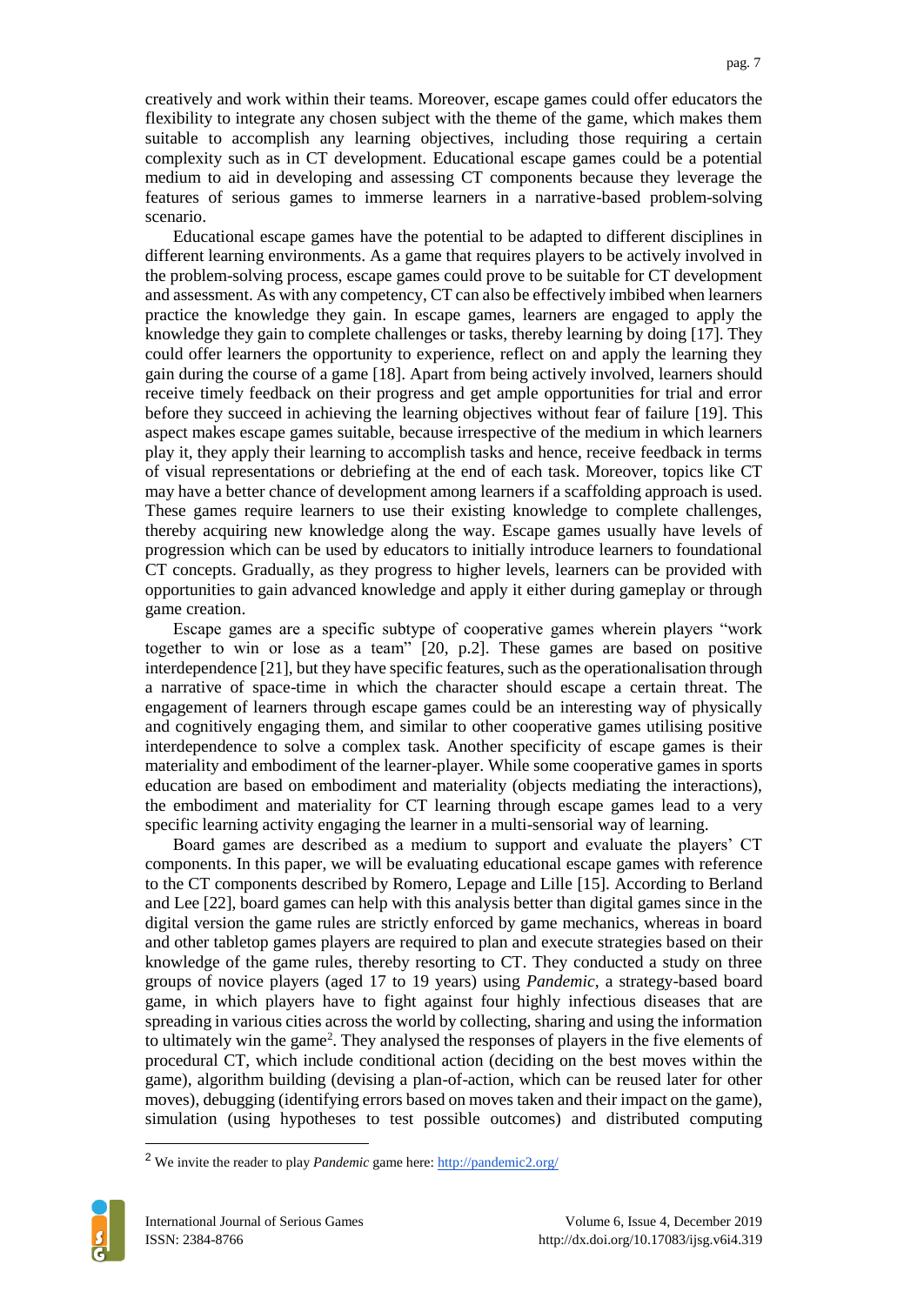(information sharing by different players while strategizing based on a rule-based plan). Berland and Lee [\[22\]](https://www.zotero.org/google-docs/?XbDBxY) ended the paper on the note that while board games could positively contribute by helping players to develop CT components, further research was needed in this area.

In another example, Apostolellis et al. [\[23\]](https://www.zotero.org/google-docs/?fDBadU) devised a board game, *RaBit EscAPE*, with the primary objective of promoting CT through collaborative play for players between the ages of 6 to 10 years. In an informal study conducted using this board game, two groups of three players each aged 8 to 10 years from an elementary school were asked to combine wooden bits (that comprise varying magnet placements and polarity combinations) to first construct blocks and then paths over a predefined route to help the token (a rabbit) escape from the apes (bits that need to be repelled from the path). In this way, players are challenged to use logical thinking to analyse and organise data, algorithmic thinking to come up with the steps to be followed, simulation to identify and experiment with possible solutions, debugging when a possible solution doesn't work, as well as problem-solving and collaborative thinking, among other social competencies. The *RaBit EscAPE* game covers the problem analysis component of CT, which includes problem identification, organisation and modelling. It also makes players use sequencing, conditional logic and algorithm building skills that come under formal systems and the solution evaluation and iteration component. In the game, players compete against each other by starting on the opposite sides of the board to complete the path. By rolling the dice, they decide how many wooden bits they can use in each move to build their path. They need to strategize and hypothesize, thus using model building and simulation skills, which are components covered under CT. The game uses a board game without any digital devices; hence it doesn't cover the physical systems' component. Another important aspect to be considered is that since the writers conducted an exploratory study, the paper doesn't explain if the competencies mobilised by the players converted into code literacy for them. The study of Apostolellis et al. [\[23\]](https://www.zotero.org/google-docs/?6m8wko) doesn't address CT assessment explicitly, but their study engages learners in a tabletop escape game that covers most of the CT components, including logical thinking, algorithmic thinking, simulation, debugging, problem-solving and collaborative thinking. They concluded that there is a need to further develop the evaluation of their unplugged board game activity to understand its impact better.

Young learners can also be motivated to learn computer programming, and therefore, CT, by using programming as a medium to integrate physical and cognitive activity, one that requires learners to use their hands and mind to achieve the given objectives [\[24\].](https://www.zotero.org/google-docs/?F6Ap1k) A study was conducted in China on seven children aged around 8 years with some prior knowledge of computers but without any prior programming experience to test out this idea. They used *T-Maze*, a physical programming tool for children between the ages of 5 to 9 years, to play multi-level maze escape games and build their own mazes by tinkering with some wooden blocks. This game seems to be inspired by the concept of board games as well as escape games. They connected wooden blocks, some of which are equipped with magnets and others with sensors, to either move a virtual avatar on the screen to escape from a maze (using sensor blocks) or build a new maze by recreating a maze map and passable paths. TopCode [\[25\],](https://www.zotero.org/google-docs/?UV3w9K) a computer vision system, was used in the study to identify symbols on blocks to convert physical programs into digital codes automatically. During the play, children received real-time visual and audio feedback, which helped them analyse and debug their programs. In *T-Maze* there was no time pressure on learners to complete tasks. With this study, they concluded that children were able to learn concepts of abstraction, automation (loops), problem decomposition and analysis and creativity. The authors also specified how children were able to create their own programs, achieve a high level of engagement and that there was a possibility that this game could help enhance children's understanding of CT.

Some researchers rely on digital versions of escape games to develop CT. For example, *Program Your Robot* [\[26\]](https://www.zotero.org/google-docs/?TbltiM) introduces learners to introductory concepts of CT, while developing relevant competencies through a digital puzzle-solving game. Players aged 17 to 19 years have to program a virtual robot by following a set of rules and using

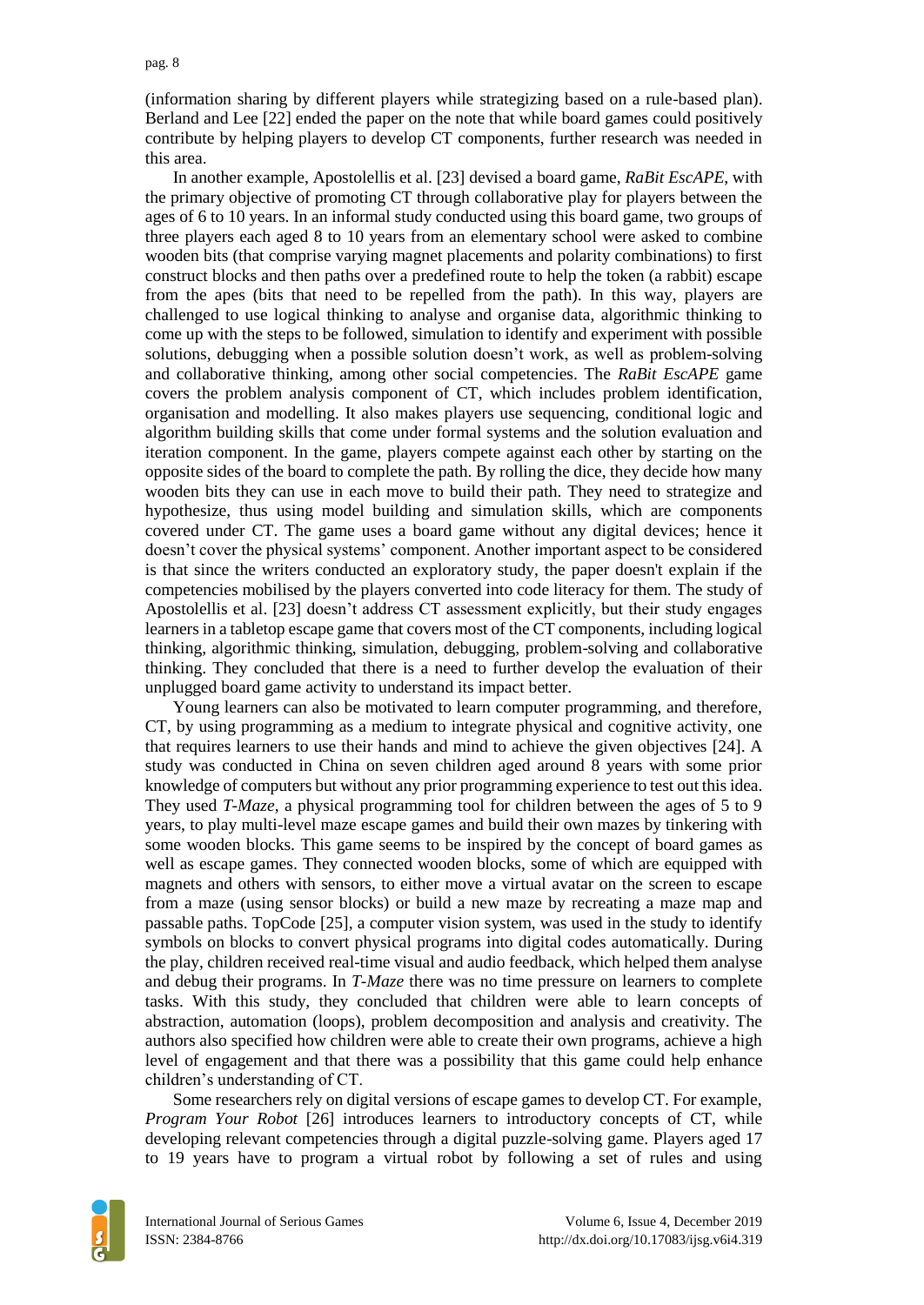programming methods, such as sequence, conditionals, iteration and loops. They use a progressive learning method, in which each level introduces players to an advanced level of knowledge about CT competency. Though the writers are yet to conduct a formal study of this game, they have collected initial feedback from computer science students with prior knowledge of programming. According to Kazimoglu et al. [\[26\],](https://www.zotero.org/google-docs/?srhEHH) students found this game suitable to help them understand introductory programming concepts and they mention that "this type of gameplay allows players to visualise how programming constructs work" (p.7).

#### *2.1 Educational escape games to assess CT*

The previous section mentions various initiatives that support CT development through educational escape games. However, there is also a need for formative and summative assessment of CT that complements learner activities. Since escape games are usually implemented through diverse technologies and meant to be completed within a specific duration, there could be a variety of possibilities for learning game analytics in CT. Steiner et al. [\[27\]](https://www.zotero.org/google-docs/?vEEsoe) cite the Society for Learning Analytics Research (SoLAR) when defining learning analytics as "the measurement, collection, analysis and reporting of data" (p.1). To collect this data, they classify learning games assessment into real-time game analytics and post-game analytics which help in "linking observable game behaviour with…learning outcomes and competence..."  $(p.2)$ . In real-time game analytics, the assessment method is embedded within the game design by taking into account criteria, such as level progression, number of attempts, scores earned by a player and player inputs including the time to start and end the game and clicks or movements to accomplish a task. Post-game analytics include correlation of learning objectives with the behaviours and actions of players, as well as using post-tests and player feedback to collect and measure data. In escape games, learning data could be collected through observations during each play activity, by analysing video recordings or manual logs of player behaviour and actions (using specific coding schemas of the CT aspects to assess), or even pre-task or post-task questionnaires on CT competency, such as the Computational Thinking Test (CTT) [\[28\].](https://www.zotero.org/google-docs/?bRnaJG) In all these cases, there is a need to design the assessment of CT at the instructional level to ensure that it supports CT development in learners. Additionally, it could also be helpful for educators to be able to certify the achievement of certain learning objectives in relation to CT. We will be discussing different assessment methods used by some tabletop educational escape games in the fifth section of this paper.

### *3 Methodology*

The objective of this study is to carry out a systematic analysis of specific components and subcomponents of CT supported through tabletop escape games. We have reviewed various published works in English on educational escape games that aim to develop CT competency. The literature references have been accessed using keywords that comprise escape games, board games, tabletop games and game-based learning for computational thinking. The primary sources for these papers are ResearchGate, Google Scholar and ScienceDirect. Though we haven't restricted the papers by their year of publication, special emphasis was given to review papers that covered educational escape games for learners of diverse age groups, with varying levels of knowledge in computer science and using different gaming and learning approaches to introduce CT. The different mediums used to implement these games include unplugged board games, escape games with computer programming and escape games using robotic tools.

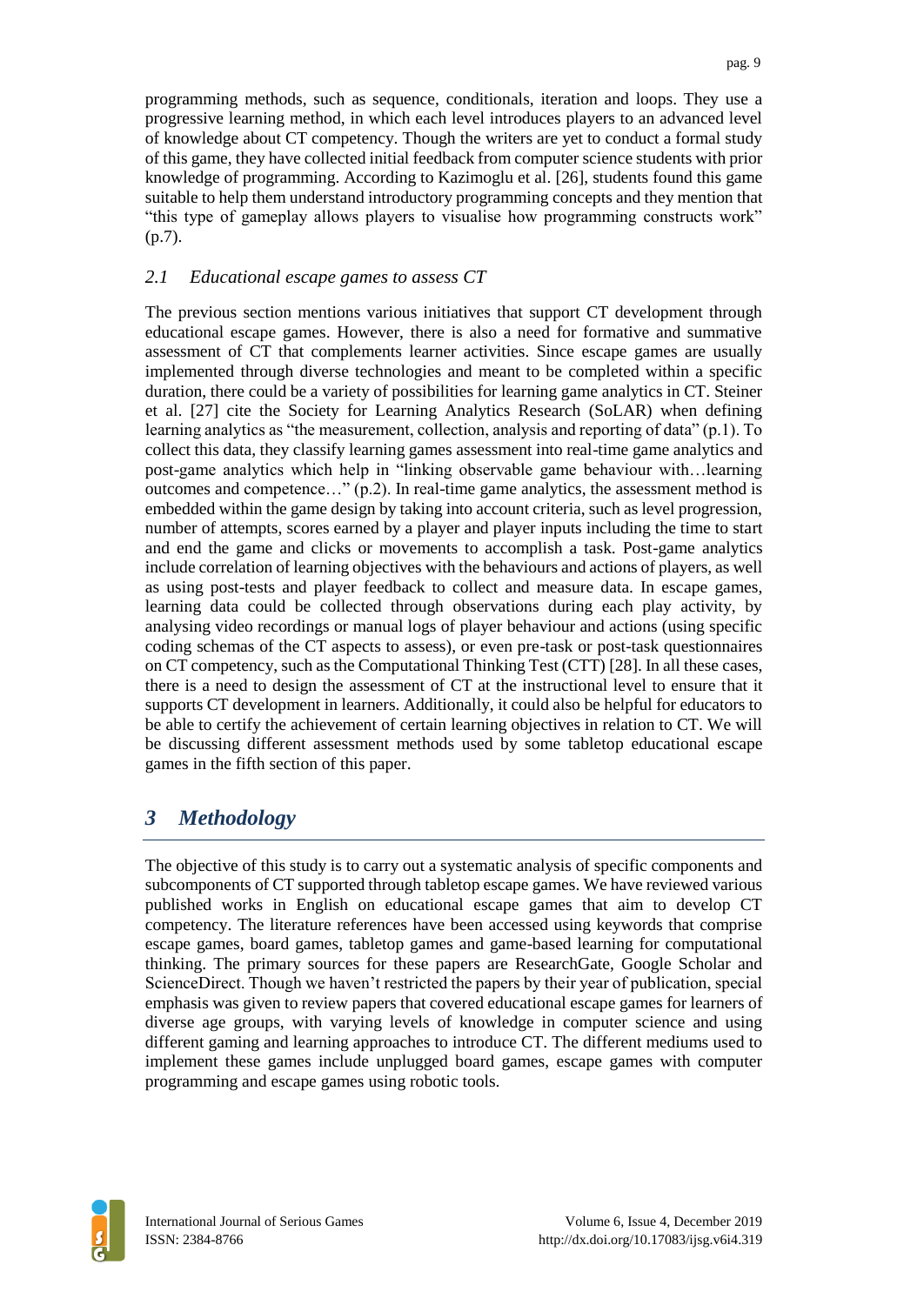

\*No published papers with escape games using educational robotics to develop CT were found.

#### **Figure 2***: Mediums used by various educational escape games for CT*

Another important criterion was to consider the CT components that were being covered through each of these games. In some of the papers, the writers mentioned the assessment of creativity, collaboration and CT among other competencies. Though we do not dispute their importance as critical competencies, we have focused on papers that target the achievement of these competencies by covering the main CT components.

At the initial stage, we began by searching for English papers on educational escape games, with a special focus on digital or tabletop games for CT development. We selected papers which focused on studies conducted for CT development in K-12 education (for learners between the ages of 6 to 19 years). A list of all the reviewed games and reasons for eliminating them from the purview of this literature review is mentioned in Table 2 of this paper.

| S#                      | <b>Game Name</b>                               | Topic                | Reasons for selection or elimination                                                                             |
|-------------------------|------------------------------------------------|----------------------|------------------------------------------------------------------------------------------------------------------|
| $\overline{1}$          | Crabs and Turtles [29]                         | CT                   | Not based on escape game theme<br>$\bullet$<br>Game only tested for user experience so far                       |
| $\overline{2}$          | CTArcade [30]                                  | CT                   | Not based on escape game theme<br>٠<br>No observable behaviours explained<br>٠                                   |
| $\overline{\mathbf{3}}$ | EleMental: The Recurrence<br>$\left[31\right]$ | Computer programming | Not based on escape game theme<br>٠<br>Doesn't cover all CT components                                           |
| $\overline{4}$          | Escape Game [32]                               | Nursing protocols    | Not for CT development<br>٠                                                                                      |
| 5                       | EscapED [33]                                   | GBL for higher ed    | Not for CT development<br>٠                                                                                      |
| 6                       | Escape Room Activity [34]                      | Computer Science     | Not for CT development                                                                                           |
|                         | Pandemic [22]                                  | CT                   | This study meets all the selection criteria                                                                      |
| 8                       | Program Your Robot [26]                        | CT                   | Not based on escape game theme<br>Game only tested for user experience so far                                    |
| 9                       | RaBit EscApe <sup>[23]</sup>                   | CT                   | This study meets all the selection criteria                                                                      |
| 10                      | $T-Maze$ [24]                                  | CT                   | This study meets all the selection criteria                                                                      |
| 11                      | Toque [35]                                     | Computer programming | Not based on escape game theme<br>Game only tested for user experience so far<br>Doesn't cover all CT components |

**Table 2**: *List of papers analysed for this paper*

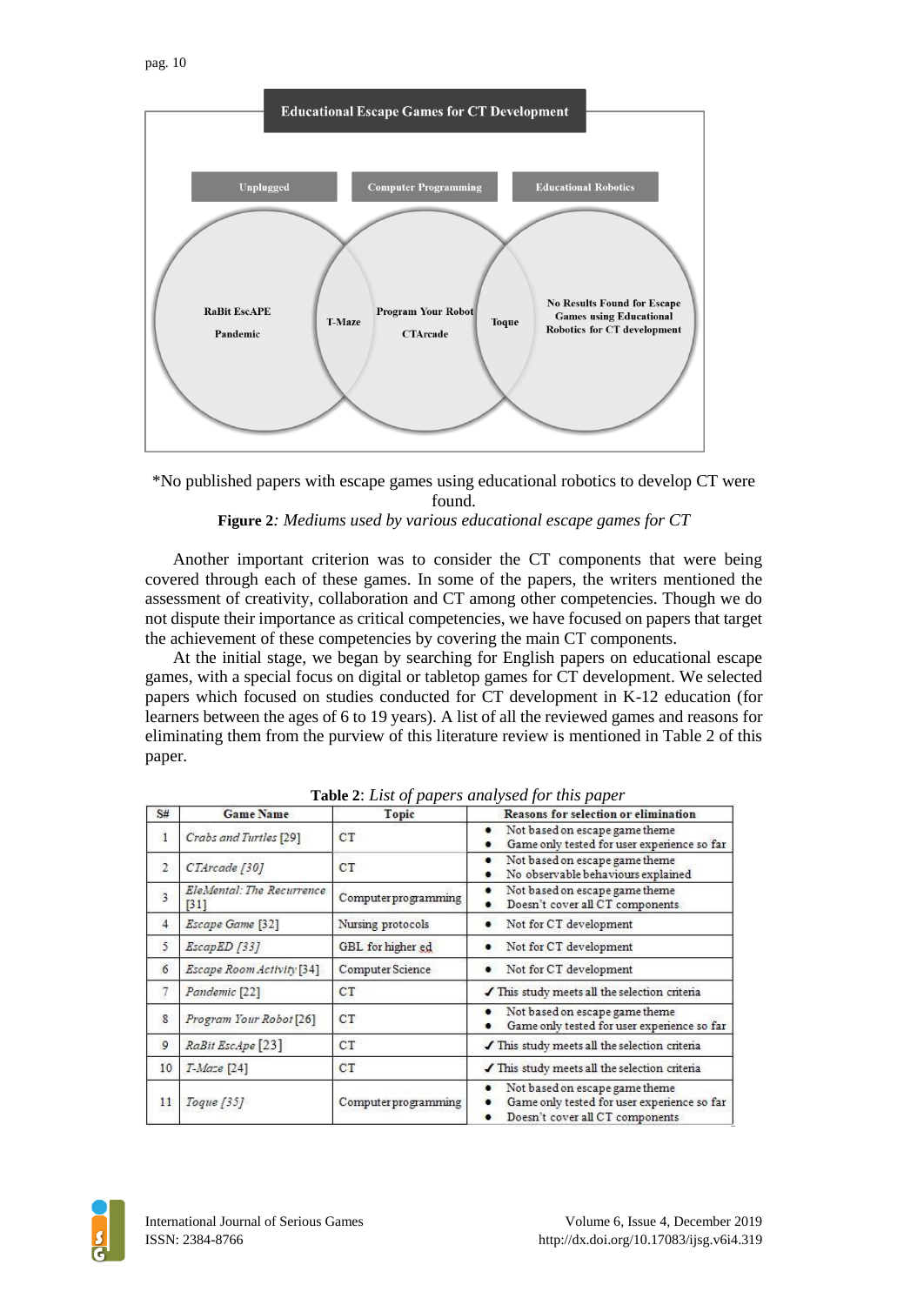From this list, we shortlisted eight papers that use the concept of escape games for CT. Out of these, we filtered and shortlisted three tabletop games which include the *RaBit EscAPE* game [\[23\],](https://www.zotero.org/google-docs/?KS2m8b) *Pandemic* board game [\[22\]](https://www.zotero.org/google-docs/?objUcE) and *T-Maze* [\[24\]](https://www.zotero.org/google-docs/?1Yjx1M) based on the characteristics of escape games defined by Nicholson [\[16\]](https://www.zotero.org/google-docs/?9oRfwr) and Clarke et al. [\[33\]](https://www.zotero.org/google-docs/?SF4Rom) shown in Table 3.

| Game based on adventure or fantasy                        |   |   |
|-----------------------------------------------------------|---|---|
|                                                           |   |   |
| Based on theme of escape or rescue                        |   |   |
| Solving challenges/puzzles using resources within<br>game |   |   |
| Specific time limit                                       | × | × |
| Team-based                                                |   | × |
| Cooperative rather than competitive                       |   | × |
| Accomplishing a specific goal of escape or rescue         |   |   |
| Strategizing moves that impact game outcomes              |   |   |
| Learnby doing                                             |   |   |
|                                                           |   |   |

**Table 3**: *Checklist for Educational Escape Game Characteristics*

Each of these three games meets six or more characteristics of an educational escape game, as presented in Table 3. For example, in the *RaBit EscApe* game [\[23\],](https://www.zotero.org/google-docs/?OWzuP5) Apostolellis et al. used the theme of helping rabbit tokens escape from enemy ape tokens to engage learners with the CT topic. Though *Pandemic* has not been proposed as an escape game by Berland and Lee [\[22\],](https://www.zotero.org/google-docs/?gEBs41) we have included it in our literature review for this paper since it also meets most of the requirements of an escape game. In their paper, the writers are studying whether this tabletop game can help in the development of CT spontaneously during gameplay. It is a collaborative game in which players need to escape from and avoid the spreading of viruses into cities within the game by strategizing and planning their moves. Similar to escape games, *Pandemic* is based on a problem scenario that players need to solve by cooperating rather than playing against each other within a stipulated time (before the four diseases spread to all the cities). During the game, additional challenges are introduced and players are expected to solve them by sharing knowledge and discovering additional strategies. Their actions impact the outcomes at every stage of the game and the overall game outcomes as well. Lastly, the *T-Maze* [\[24\]](https://www.zotero.org/google-docs/?0rKmWy) game also uses the concept of escaping from a maze.

These games were shortlisted based on the information provided in these papers about the methodology through which they identified observable behaviours to ensure CT components were introduced among their players. The remaining five papers were excluded from this literature review since they propose an educational escape game that could be used to develop CT, however, have not yet conducted any studies, formal or otherwise, in which the game was played by learners and observed for its effectiveness as a possible learning tool for CT. Even though only three papers meet the selection criteria, the quality of the studies, the diversity of game types chosen (*Pandemic*, *RaBit EscApe* and *T-Maze*) and the level of the description provided us with ample information to achieve the research objectives of our study.

#### *3.1 Instruments and Coding*

The systematic analysis of the shortlisted tabletop escape game papers for CT development was conducted based on the components introduced in the theoretical framework. Three researchers, with an expertise in CT assessment, worked together to evaluate these papers

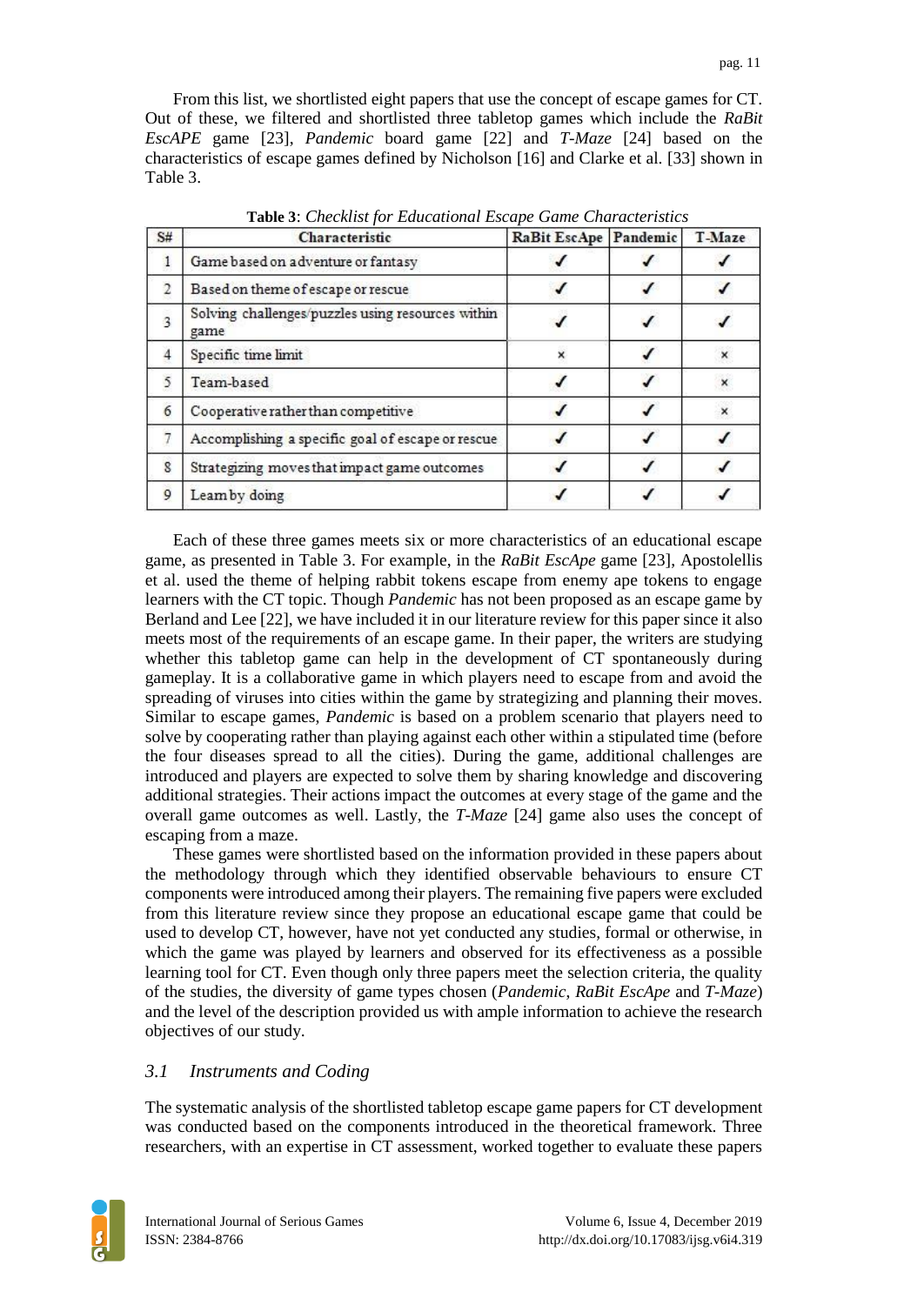and discuss the ambiguities that appeared during the analysis process. While we have not replicated the methodology of these games, we have analysed the methodology and results of these studies. This analysis was developed using a framework of six CT components based on Wing's [\[5\]](https://www.zotero.org/google-docs/?bcLRCi) definition of CT.

## *4 Results*

The table below is organised according to the CT components being analysed. Coloured cells indicate those components which were not only defined as a learning objective but also operationalised as observable behaviours to be evaluated in each of the abovementioned three games.

| Subcomponents assessed                        | <b>RaBit EscAPE</b> | Pandemic | T-Maze |
|-----------------------------------------------|---------------------|----------|--------|
| Problem identification                        |                     |          |        |
| Problem organisation and modelling            |                     |          |        |
| Sequencing                                    |                     |          |        |
| Loops                                         |                     |          |        |
| Parallelism                                   |                     |          |        |
| Events                                        |                     |          |        |
| Understanding algorithms                      |                     |          |        |
| Conditionallogic                              |                     |          |        |
| Building algorithms                           |                     |          |        |
| Code optimisation                             |                     |          |        |
| Understanding physical systems                |                     |          |        |
| Identification of programming features        |                     |          |        |
| Usage of programming techniques               |                     |          |        |
| Completing programming tasks                  |                     |          |        |
| Solution evaluation and conducting iterations |                     |          |        |

|  |  | Table 4: Systematic analysis of the three tabletop escape games for CT development |
|--|--|------------------------------------------------------------------------------------|
|  |  |                                                                                    |

In the three games analysed in terms of the operationalisation of CT competency in this paper, the writers have specified that they are yet to conduct a formal study to assess CT development. However, they have identified what observable indicators will help in the assessment stage when an empirical study is conducted.

From our analysis, we can observe that all the three games cover most of the CT components, including all the components under the problem analysis axis as well as under the creation axis. Under the systems axis, most of the games didn't provide learners with the opportunity to gain an understanding of the physical systems. Moreover, all three games required players to use the concept of algorithms to achieve an objective, but the players didn't understand that they were using algorithms. Writing codes was not accomplished in any of the games. As specified clearly in the three papers, though the players used specific

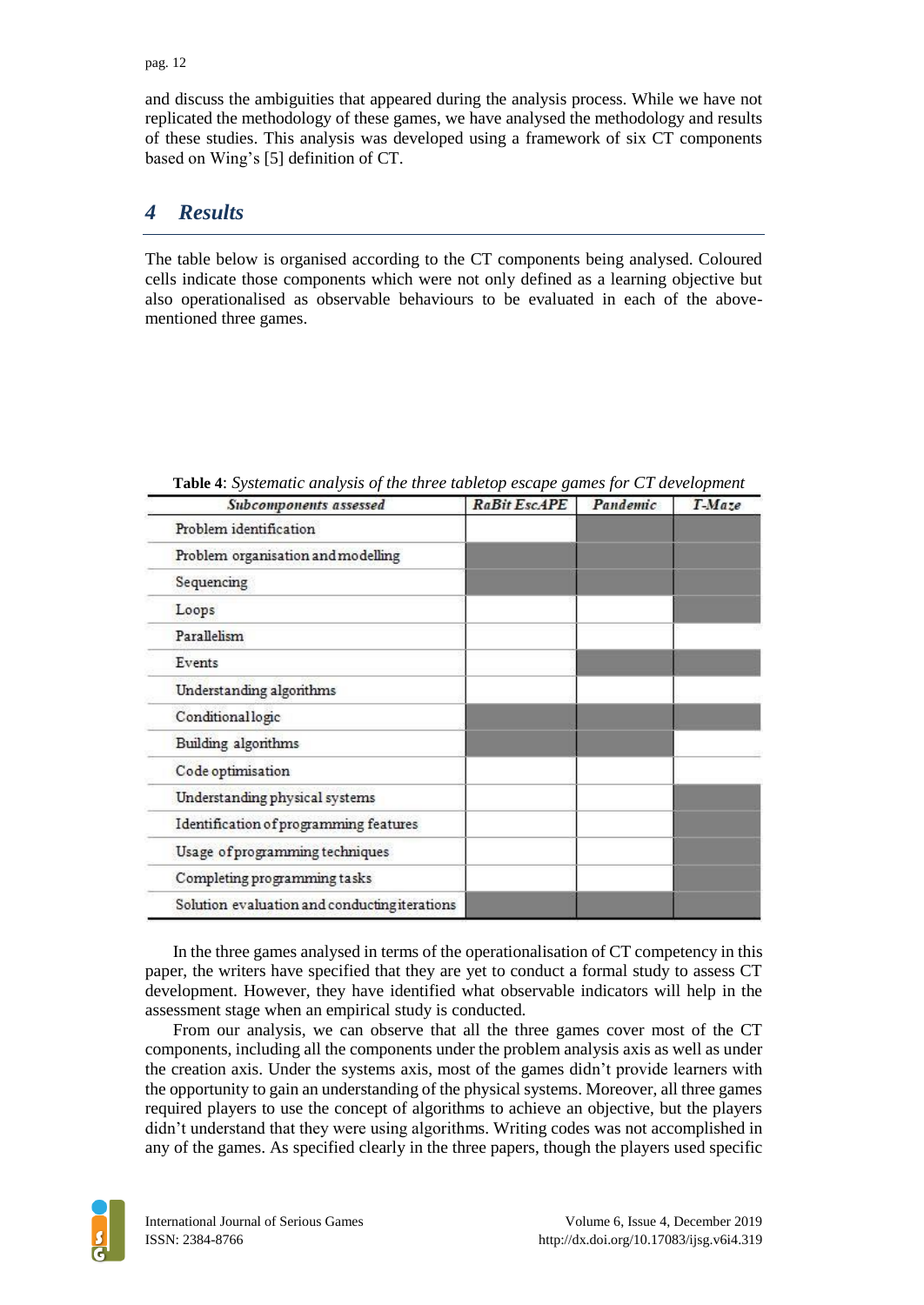CT components to achieve success in the games, those components didn't transform into an understanding of the underlying concepts that are part of the CT competency. Next, we will provide references from each of the papers about these assessment indicators for each of the subcomponents.

In the *RaBit EscAPE* game, the writers conducted an informal study using an unplugged approach to develop CT competency. Based on their learning from this initial study, they have given examples of how they will assess the CT competency marked in Table 2 in future studies conducted on this game. The observable behaviours are mentioned on page four of their paper. To assess model formation and simulation, players should be able to "form and contrast hypotheses" and "draw the blocks on the board but without placing the bits". Conditional logic will be identified when players analyse polarity of the magnets on each wooden block in response to the path to be created while repelling the ape blocks based on the minus and plus signs (for example, "If I place this bit here, then this block has a minus on the bottom and needs a big square piece with a plus on the top"). This will also help players practice and understand pattern recognition when "identifying which bits create blocks that can fit the path printed on the board while also attracting adjacent blocks or repelling ape blocks". Players should be able to implement algorithm building by "combining different requirements to build a set of steps that will lead to an efficient solution of a problem". To logically organise and analyse data, players will have to arrange the wooden pieces into blocks first and use block combinations that correspond to the path to be built. Finally, though players won't receive real-time feedback, they'll have to wait till they finish building the path to attempt iteration and debugging (i.e., "in case of wrong placement of bits, starting all over to complete the path in the correct way").

In the paper on the *Pandemic* game, the writers rely on the CT definitions provided by Win[g \[5\],](https://www.zotero.org/google-docs/?HjeKTT) Papert [\[14\]](https://www.zotero.org/google-docs/?7sZlq6) and National Research Counci[l \[36\]](https://www.zotero.org/google-docs/?AsXBd0) and also use an unplugged board game for their study. As they explain in the paper, they use the players' conversations and behaviours to systematically analyse whether the CT components were developed through this game. Three teams of players were asked to play the game separately and played within 60 to 90 minutes. To log the data for analysis, the players' activities were video recorded and transcripts were generated from these videos. The videos were first classified according to gameplay turns and then subdivided based on utterances used by players. The utterances were then translated into rule comprehension and strategies on the part of the players. Based on this interpretative analysis, the writers created CT-related codes that are being cited from page nine of this paper. Players practised conditional logic when they had to "describe the chain of events that might happen based on the game's rules, should a particular action be taken". When the "player who moves their token to various spots and declares the actions they would take without releasing the token (and thus committing herself to a set of decisions)" (p. 9) they were simulating and modelling possible strategies. By clarifying the rules or strategies to be used in the game, the players resorted to the debugging method. Formulating a plan of action helped the players build an algorithm that can be generalised and used for future events within the game. The writers claim that the purpose of this paper was to demonstrate how computational thinking occurs through the gameplay of a strategic board game. However, what appears to be lacking in the paper is the comprehension of CT subcomponents among players, without focusing on the assessment of these subcomponents.

The *T-Maze* game [\[24\]](https://www.zotero.org/google-docs/?xSwDxx) uses a tangible programming approach. The writers conducted a study involving 20 children in a lab environment to improve CT in "children's programming activities" (p.5). Two kinds of activities in the study included gameplay using maze escape and game programming using maze creation. The paper describes how each CT component development was observed during the game on page five of the paper. The players begin by identifying the problem by "knowing the ports where the path starts and ends, ...connect them ...with programming blocks". They engage in organising and modelling the solution by comparing their plans to select the shortest path. Simulation can be observed when "children need to think about how to perceive the world coordinates of the virtual maze and how to map the behaviours in real world". After the simulation, players

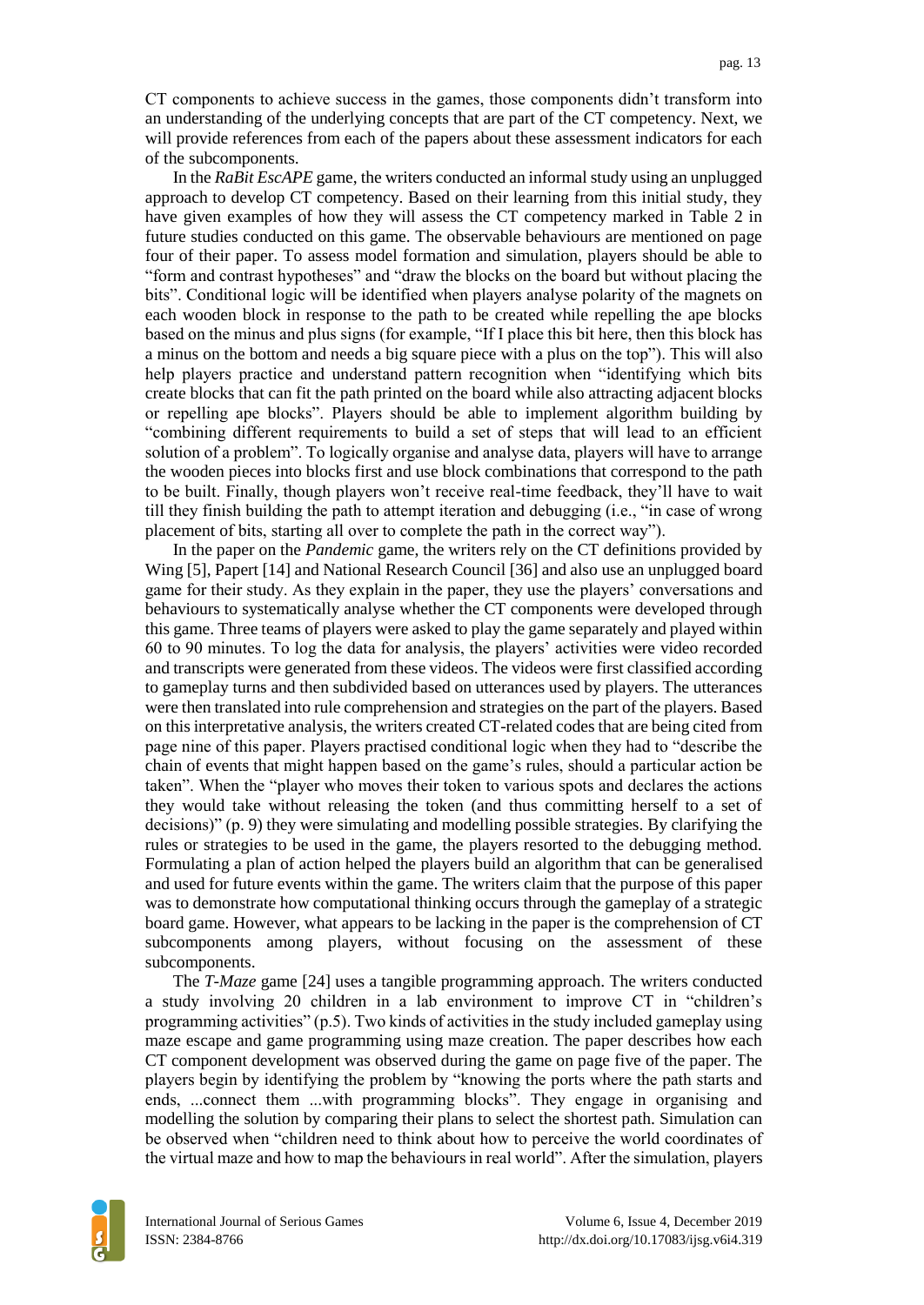have to "map themselves into the virtual characters on screen and control the characters' behaviours" thereby implementing abstraction. The players engage in using formal systems through automation when they program using a run loop which "updates the feedback on screen and interacts with users based on designed rules for sensors" to complete the escape from the maze. Finally, they use real-time feedback to test and debug their programs.

### *5 Discussion*

Several attempts are being made to use escape games in CT competency development across the globe, however, in most cases, there is a lack of published literature on the activity, its evaluation methods and the data to support its effectiveness. For example, *Webby's Challenge* is an escape room concept developed by Frey [\[37\]](https://www.zotero.org/google-docs/?CY1rnD) in the USA to introduce CT and coding activities to learners aged 10 years and above. Though the website introduces and explains the method of implementing this game in a classroom, the research data and learning game logs to support its effectiveness are missing. Among the escape games published in gaming platforms, *Escape Code - Coding Adventure on Steam* is a digital escape game that claims to integrate the subjects of coding, technology and artificial intelligence to allow players to learn while playing. However, it doesn't provide any description of the method being employed or about its effectiveness in achieving the learning objective[s \[38\].](https://www.zotero.org/google-docs/?8XXiie)

Escape games are primarily regarded as activities that require special infrastructure and additional resources, including a room dedicated for the game, designers and facilitators, time and money to develop and evaluate the game and its effectiveness. These requirements might dissuade many educators from integrating escape games in their learning practices. Using miniature representations of escape games, such as Breakout EDU kits [\[39\],](https://www.zotero.org/google-docs/?Z2gAyO) is a great idea, however, the cost of such kits could be a major concern for educational organisations from economically marginalised countries. A welcome approach would be to use tabletop escape games that can be created with a do-it-yourself approach which would encourage educators and learners to create their own escape games. Nevertheless, the design of a CT escape game would require them to follow a method of introducing, developing and evaluating CT components.

One of the biggest limitations in the implementation of CT development in K-12 education is in choosing the most effective medium of assessment, and this becomes more challenging with escape games. Werneburg et al. [\[40\]](https://www.zotero.org/google-docs/?p3AuSp) refer to the assessment method used by Brennan and Resnick [\[41\]](https://www.zotero.org/google-docs/?GJceec) who performed interviews to evaluate aspects like idea development and debugging of an activity based on their belief that CT cannot be assessed from a binary state of yes or no in terms of whether a task has been accomplished or not. They also mention the use of questionnaires by Grover and Basu [\[42\]](https://www.zotero.org/google-docs/?XXtkQj) to detect errors in an activity, but the presence of errors in a programming syntax does not necessarily denote the lack of the CT competency. Romero et al. [\[15\]](https://www.zotero.org/google-docs/?sIbUop) have identified three prevalent approaches while assessing CT. The first type of assessment is followed by the Computer Science Teachers Association's curriculum in the USA, wherein the content progresses based on grade, from low-level programming to object-oriented programming, but doesn't take into account competencies such as creativity. The second approach is as per the Barefoot's CT model in the UK which includes assessing the learners' ability to demonstrate logic, algorithms, decomposition, patterns, abstraction and evaluation, but it doesn't evaluate knowledge retention after the assessment. The third approach is the kind that is followed by *Dr. Scratch* [\[43\],](https://www.zotero.org/google-docs/?igJDro) which automatically scores a Scratch program on aspects, such as abstraction and logical thinking. However, as discussed before, though *Dr. Scratch* provides feedback on how a program can be improved, it does not take into account the objective that the learner sets out to accomplish or "the task demanded" (p.6). In many of the examples reviewed in this paper, there was a lack of information on the logs or how the assessment of CT components was done through these games. Some games, such as the

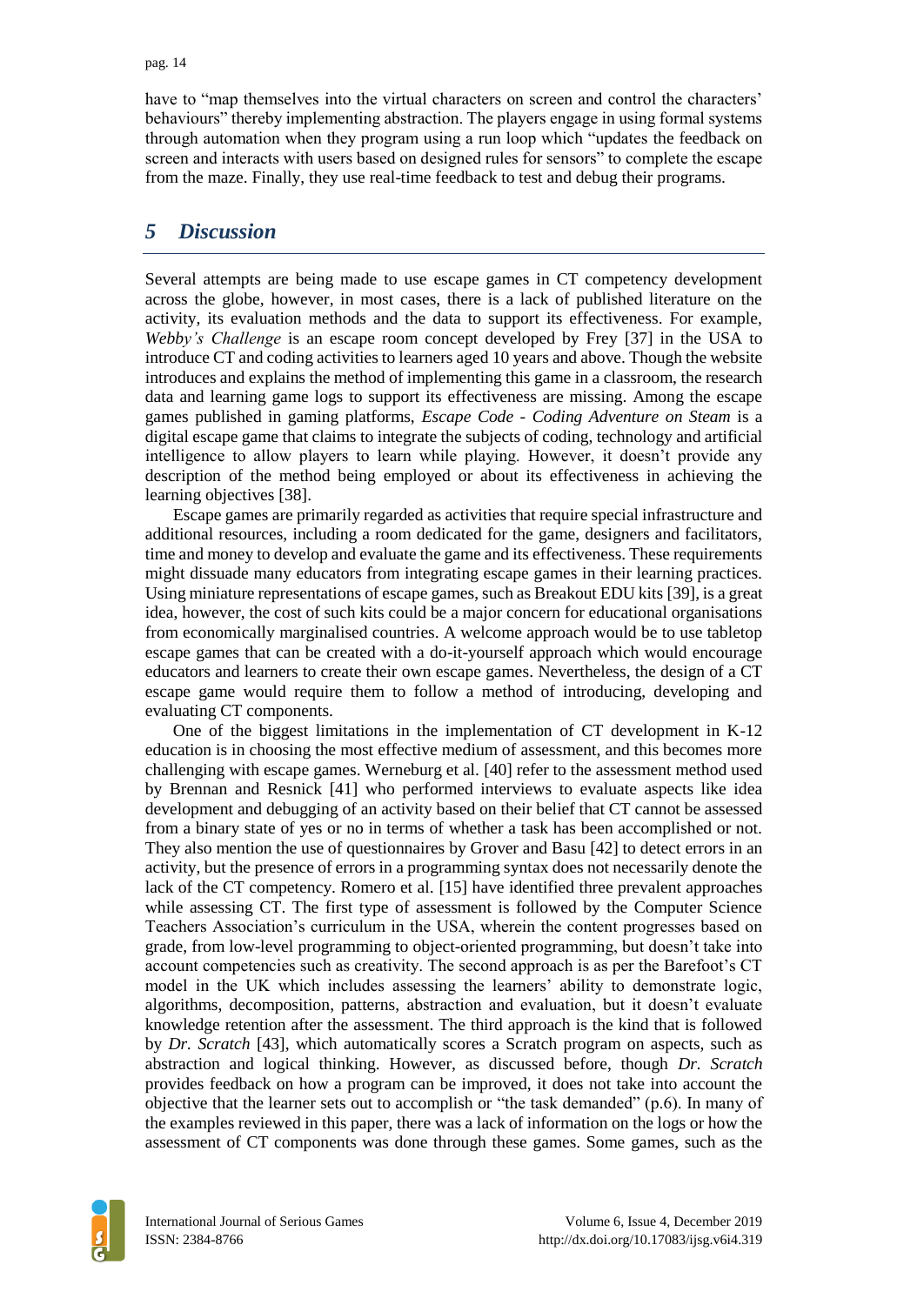*RaBit EscAPE* game [\[23\],](https://www.zotero.org/google-docs/?WmJx4B) aim to develop multiple competencies ranging from problemsolving to efficiency, however, how the logs are developed are not clearly explained. When using a strategic board game, such as *Pandemic* [\[22\]](https://www.zotero.org/google-docs/?vlHK9d) to assess the CT competency development, logs were maintained in the form of videos and transcripts to evaluate gameturns and utterances between players and translating these into codes for the strategies devised by players. But further research is needed to evaluate whether such games can support the development of CT competency.

Studies are being conducted to identify suitable assessment models and tools for CT concepts. In their paper, Romero et al. [\[15\]](https://www.zotero.org/google-docs/?SbE4nL) conducted a study with 120 undergraduate students at Université Laval in Canada to participate in a story2code creative programming challenge using Scratch and used two tools to conduct their assessment, including *Dr. Scratch* and #5c21, which is a tool developed by them wherein an educator identifies observable states with four levels of achievement for each activity. While *Dr. Scratch* is automated, #5c21 requires human expertise of the subject, and both tools assess different skills. Though they were able to successfully log the achievement levels of students through this study, the authors concluded by stating that this approach needs to be further developed before it can be used to evaluate complex activities aimed at developing the CT competency. It can also be noticed that nowadays the CT components on formal systems mainly focus on sequential imperative programming (at the difference of collective protocols or other programming paradigms such as functional programming) and only consider basic scalar value or list. Taking into account more complex useful data structures, other information coding issues, or other computational science mechanisms, such as those used in machine learning (often called artificial intelligence) is also useful. In both the educational science challenges and the actual curricula, it is reasonable to restrain to the former domain of sequential imperative programming with basic data structures, but we can be fairly certain that more issues are going to emerge in the near future, which necessitates further research on how such competencies can be learned. Through escape games, CT assessment can be developed through an engaging activity for learners in which the embodiment is higher than other survey-based assessments [\[44\].](https://www.zotero.org/google-docs/?4wnxk8)

To ensure that an escape game could help achieve the expected learning outcomes, there are a few other important points to keep in mind as well. For this objective, we can start by identifying target players for whom the game is being designed. It is also important to identify topics and competencies to be covered and the learning objectives supporting the game activity within a perspective of constructive alignment [53] [54]. An engaging escape game needs to have a clear problem-solving objective and be based on a storyline that sets the tone and theme for the activity. Since time pressure could hamper the learning process, designers and educators need to decide on using it minimally or avoid it altogether to ensure a positive learning experience for players. The game design of escape games can consider the age and prior knowledge of target players to correctly adapt the GBL activities. Based on the existing research on game mechanics [40] [55] we can consider real-time feedback mechanisms to keep players engaged in the learning process and to enable them to debug their methods within the time constraints of the game. However, further research should be developed to better understand the way to consider time pressure and constraints in a way to support engagement without hindering the learning process. Debriefing at the end of every level or game must be integrated when designing the game to ensure that learners understand the concepts and knowledge retention is successfully achieved [25].

### *6 Conclusion*

Through the systematic analysis of the literature on tabletop escape games for CT competency development, the authors observe the potential of these games to engage and sustain a learner's interest in the game while they develop CT competency. Through a detailed analysis of three tabletop escape games for CT development, it is observed that

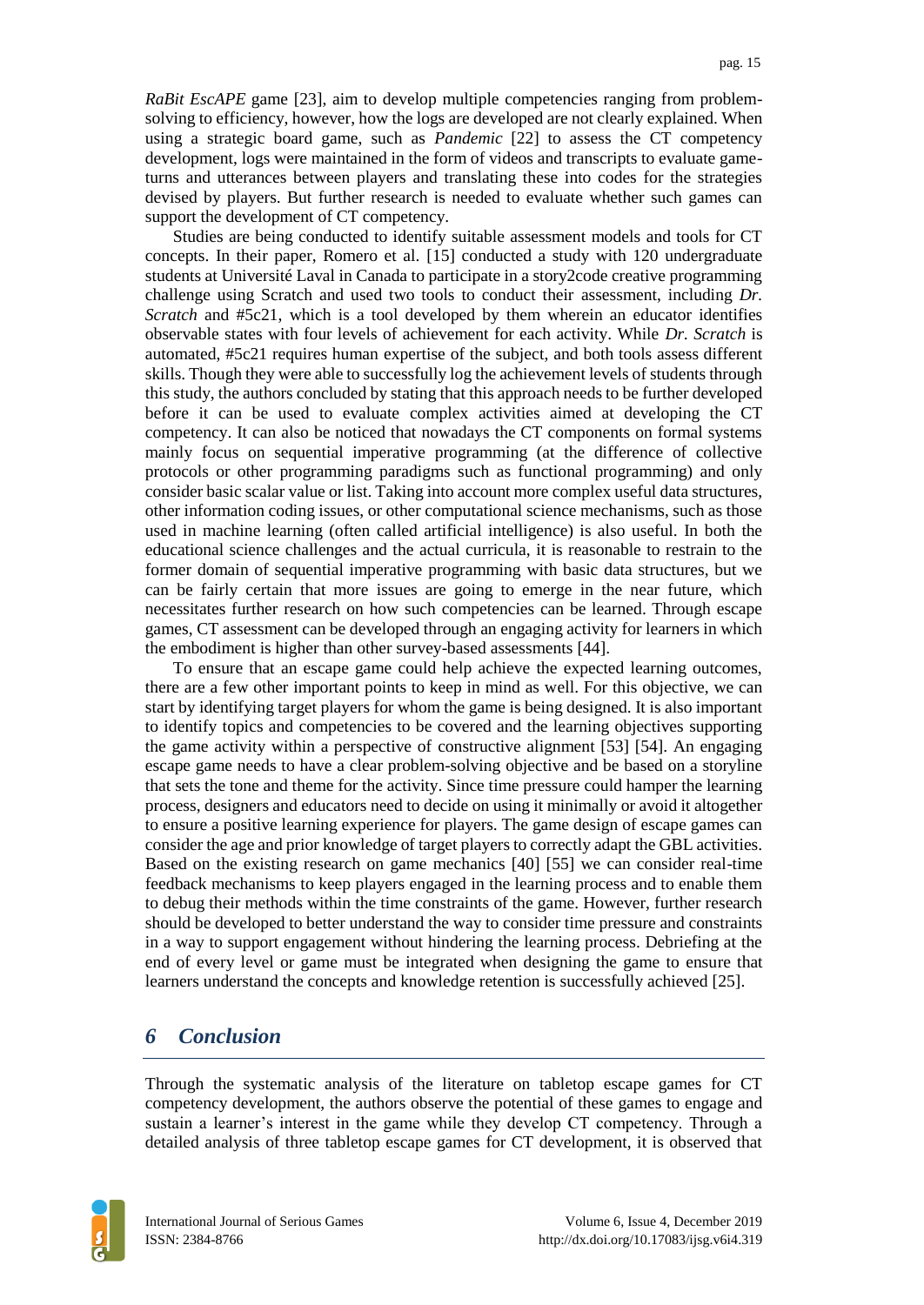both the unplugged activities approach and the computer programming approach could help the learners remain actively involved in the learning process. Since escape games encourage players to use their problem-solving and cognitive abilities, they can be used as serious games for CT. Keeping in mind the different limitations that escape rooms might have when used for educational purposes in diverse educational backgrounds, tabletop escape games could be a possible solution to ensure learner engagement in the learning activity. However, a detailed review of these papers also highlights that the assessment methods to evaluate the effectiveness of these games need to be developed and tested in a more precise manner. The authors of this paper propose that further research is needed to ascertain how tabletop escape games can help in achieving the learning outcome of developing CT as a competency among K-12 learners.

## *References*

- [1] A. Yadav, C. Mayfield, N. Zhou, S. Hambrusch, and J. T. Korb, "Computational thinking in elementary and secondary teacher education," ACM Trans. Comput. Educ. TOCE, vol. 14, no. 1, p. 5, 2014. https://doi.org/10.1145/2576872
- [2] V. Barr and C. Stephenson, "Bringing computational thinking to K-12: what is Involved and what is the role of the computer science education community?," ACM Inroads, vol. 2, no. 1, pp. 48-54, 2011. https://doi.org/10.1145/1929887.1929905
- [3] P. Curzon, M. Dorling, T. Ng, C. Selby, and J. Woollard, "Developing computational thinking in the classroom: a framework," 2014.
- [4] S. Y. Lye and J. H. L. Koh, "Review on teaching and learning of computational thinking through programming: What is next for K-12?," Comput. Hum. Behav., vol. 41, pp. 51-61, 2014. https://doi.org/10.1016/j.chb.2014.09.012
- [5] J. Wing, L. Snyder, and J. M. Wing, "(PDF) Computational Thinking: What and Why?" 2010.
- [6] ISTE, "Computational Thinking Leadership Toolkit," 2015. [Online]. Available: https://id.iste.org/docs/ct-documents/ct-leadershipt-toolkit.pdf. [Accessed: 05-Apr-2019].
- [7] V. J. Shute, C. Sun, and J. Asbell-Clarke, "Demystifying computational thinking," Educ. Res. Rev., vol. 22, pp. 142-158, 2017. https://doi.org/10.1016/j.edurev.2017.09.003
- [8] S. Grover and R. Pea, "Computational Thinking in K-12 A Review of the State of the Field," Educ. Res., vol. 42, no. 1, pp. 38-43, Jan. 2013. https://doi.org/10.3102/0013189X12463051
- [9] J. Wing, P. Henderson, O. Hazzan, and T. Cortina, "• An Overview of Computational Thinking," p. 7, 2007. https://doi.org/10.1145/1227310.1227378
- [10] M. Resnick, "A Different Approach To Coding BRIGHT Magazine," Medium, 26-Jun-2019. [Online]. Available: https://brightthemag.com/a-different-approach-to-coding-d679b06d83a. [Accessed: 16-Jul-2019].
- [11] A. Hershkovitz, R. Sitman, R. Israel-Fishelson, A. Eguíluz, P. Garaizar, and M. Guenaga, "Creativity in the acquisition of computational thinking," Interact. Learn. Environ., pp. 1-17, 2019.
- [12] J. M. Wing, "Computational thinking," Commun. ACM, vol. 49, no. 3, pp. 33-35, 2006. https://doi.org/10.1145/1118178.1118215
- [13] P. J. Denning, "The Profession of IT Beyond Computational thinking," p. 3, 2009. https://doi.org/10.1145/1516046.1516054
- [14] S. Papert, Mindstorms: children, computers, and powerful ideas. New York: Basic Books, 1980.
- [15] M. Romero, A. Lepage, and B. Lille, "Computational thinking development through creative programming in higher education," Int. J. Educ. Technol. High. Educ., vol. 14, no. 1, p. 42, 2017. https://doi.org/10.1186/s41239-017-0080-z
- [16] S. Nicholson, "(PDF) Peeking Behind the Locked Door:A Survey of Escape Room Facilities." 2015.
- [17] M. Resnick et al., "Digital manipulatives: new toys to think with," in Proceedings of the SIGCHI conference on Human factors in computing systems, 1998, pp. 281-287. https://doi.org/10.1145/274644.274684
- [18] S. Nicholson, "Exploring Gamification Techniques for Classroom Management," p. 7, 2013.
- [19] C. Obikwelu and J. C. Read, "The Serious Game Constructivist Framework for Children's Learning | Elsevier Enhanced Reader," 2012. [Online]. Available: https://reader.elsevier.com/reader/sd/pii/S1877050912008174?token=7E3B3840CDB9F237

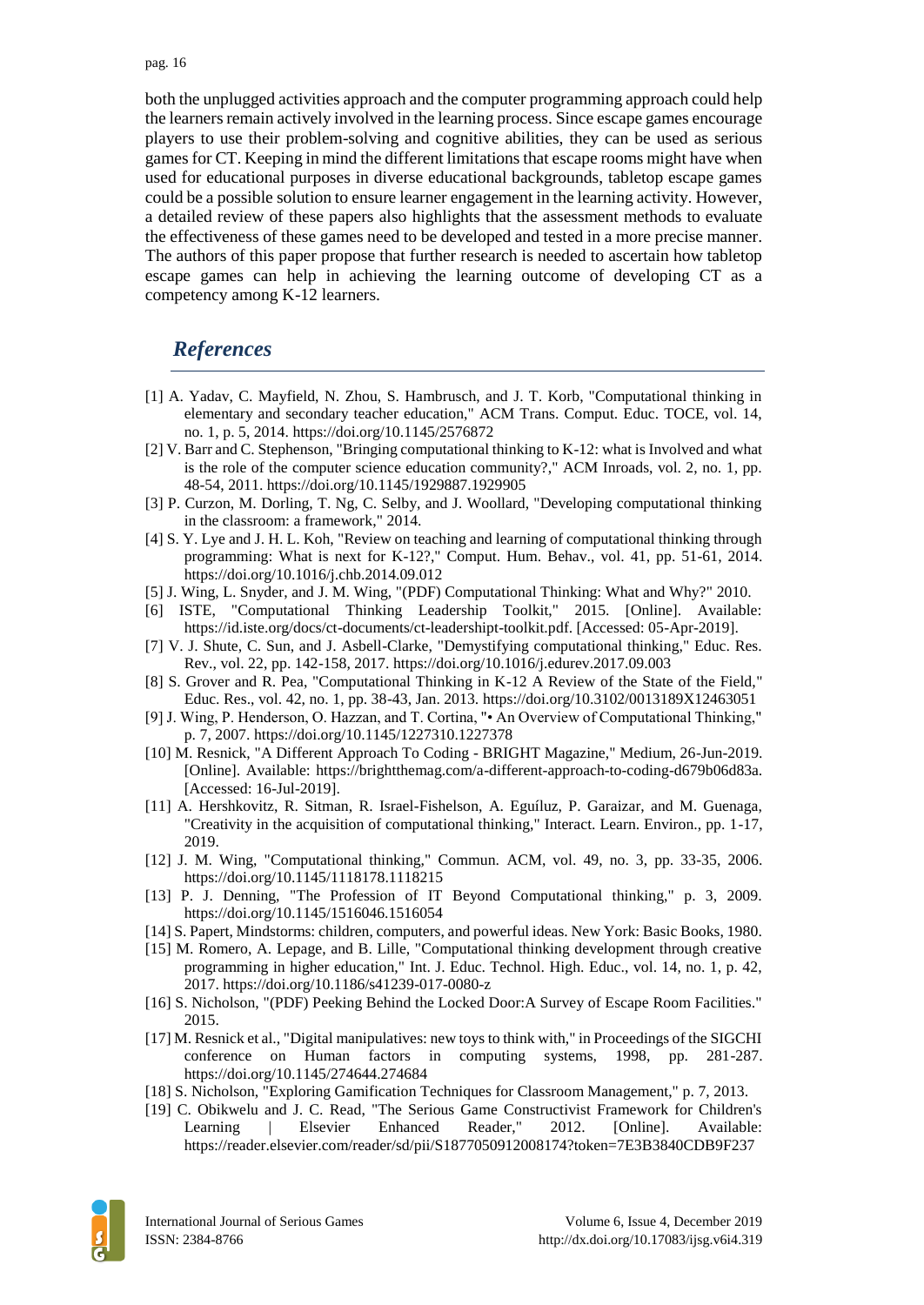2D611DFA7A6F23B1F4454EF18F8E547091816645291FCC89F62D0F3B2F2BB958D9C0 9980B7A20C95. [Accessed: 18-Jul-2019].

- [20] S. Nicholson, "Creating Engaging Escape Rooms for the Classroom," Child. Educ., vol. 94, no. 1, pp. 44-49, 2018. https://doi.org/10.1080/00094056.2018.1420363
- [21] D. W. Johnson and R. T. Johnson, Cooperation and competition: Theory and research. Edina, MN, US: Interaction Book Company, 1989.
- [22] M. Berland and V. R. Lee, "Collaborative strategic board games as a site for distributed computational thinking," Int. J. Game-Based Learn. IJGBL, vol. 1, no. 2, pp. 65-81, 2011. https://doi.org/10.4018/ijgbl.2011040105
- [23] P. Apostolellis, M. Stewart, C. Frisina, and D. Kafura, "RaBit EscAPE: a board game for computational thinking," in Proceedings of the 2014 conference on Interaction design and children, 2014, pp. 349-352. https://doi.org/10.1145/2593968.2610489
- [24] D. Wang, T. Wang, and Z. Liu, "A Tangible Programming Tool for Children to Cultivate Computational Thinking," The Scientific World Journal, 2014. [Online]. Available: https://www.hindawi.com/journals/tswj/2014/428080/abs/. [Accessed: 17-Apr-2019]. https://doi.org/10.1155/2014/428080
- [25] M. Horn, "TopCodes: Tangible Object Placement Codes," 2012. [Online]. Available: http://users.eecs.northwestern.edu/~mhorn/topcodes/. [Accessed: 23-Sep-2019].
- [26] C. Kazimoglu, M. Kiernan, L. Bacon, and L. MacKinnon, "Learning Programming at the Computational Thinking Level via Digital Game-Play," Procedia Comput. Sci., vol. 9, pp. 522-531, 2012. https://doi.org/10.1016/j.procs.2012.04.056
- [27] C. M. Steiner, M. D. Kickmeier-Rust, and D. Albert, "MAKING SENSE OF GAME-BASED USER DATA: LEARNING ANALYTICS IN APPLIED GAMES," p. 4, 2015.
- [28] S. Arnab et al., "Mapping learning and game mechanics for serious games analysis," Br. J. Educ. Technol., vol. 46, no. 2, pp. 391-411, 2015. https://doi.org/10.1111/bjet.12113
- [29] K. Tsarava, K. Moeller, N. Pinkwart, M. Butz, U. Trautwein, and M. Ninaus, "Training Computational Thinking: Game-Based Unplugged and Plugged-in Activities in Primary School," in European Conference on Games Based Learning, 2017, pp. 687-695.
- [30] T. Y. Lee, M. L. Mauriello, J. Ahn, and B. B. Bederson, "CTArcade: Computational thinking with games in school age children," Int. J. Child-Comput. Interact., vol. 2, no. 1, pp. 26-33, 2014. https://doi.org/10.1016/j.ijcci.2014.06.003
- [31] A. Chaffin, K. Doran, D. Hicks, and T. Barnes, "Experimental evaluation of teaching recursion in a video game," in Proceedings of the 2009 ACM SIGGRAPH Symposium on Video Games - Sandbox '09, New Orleans, Louisiana, 2009, p. 79. https://doi.org/10.1145/1581073.1581086
- [32] N. Brown, W. Darby, and H. Coronel, "An Escape Room as a Simulation Teaching Strategy," Clin. Simul. Nurs., vol. 30, pp. 1-6, 2019. https://doi.org/10.1016/j.ecns.2019.02.002
- [33] S. Clarke, D. Peel, S. Arnab, L. Morini, H. Keegan, and O. Wood, "(PDF) EscapED: A Framework for Creating Educational Escape Rooms and Interactive Games to For Higher/Further Education." 2017. https://doi.org/10.17083/ijsg.v4i3.180
- [34] C. Borrego, C. Fernández, I. Blanes, and S. Robles, "Room escape at class: Escape games activities to facilitate the motivation and learning in computer science," JOTSE, vol. 7, no. 2, pp. 162-171, 2017. https://doi.org/10.3926/jotse.247
- [35] S. Tarkan et al., "Toque: designing a cooking-based programming language for and with children," in Proceedings of the SIGCHI conference on human factors in computing systems, 2010, pp. 2417-2426. https://doi.org/10.1145/1753326.1753692
- [36] N. R. Council, Report of a Workshop on the Scope and Nature of Computational Thinking. 2010.
- [37] S. Frey, "Webby's Challenge: A Coding Escape Room," Inverse Genius, 2018. [Online]. Available: http://www.inversegenius.com/gsl-blog/2018/5/1/webbys-challenge-a-codingescape-room. [Accessed: 06-May-2019].
- [38] "Escape Code Coding Adventure on Steam." [Online]. Available: https://store.steampowered.com/app/842350/Escape\_Code\_\_Coding\_Adventure/. [Accessed: 06-May-2019].
- [39] "WELCOME TO BREAKOUT EDU," Breakout EDU. [Online]. Available: https://www.breakoutedu.com/welcome. [Accessed: 16-Apr-2019].
- [40] S. Werneburg, S. Manske, and H. U. Hoppe, "ctGameStudio A Game-Based Learning Environment to Foster Computational Thinking," p. 10, 2018.
- [41] K. Brennan and M. Resnick, "New frameworks for studying and assessing the development of computational thinking," p. 25, 2012.